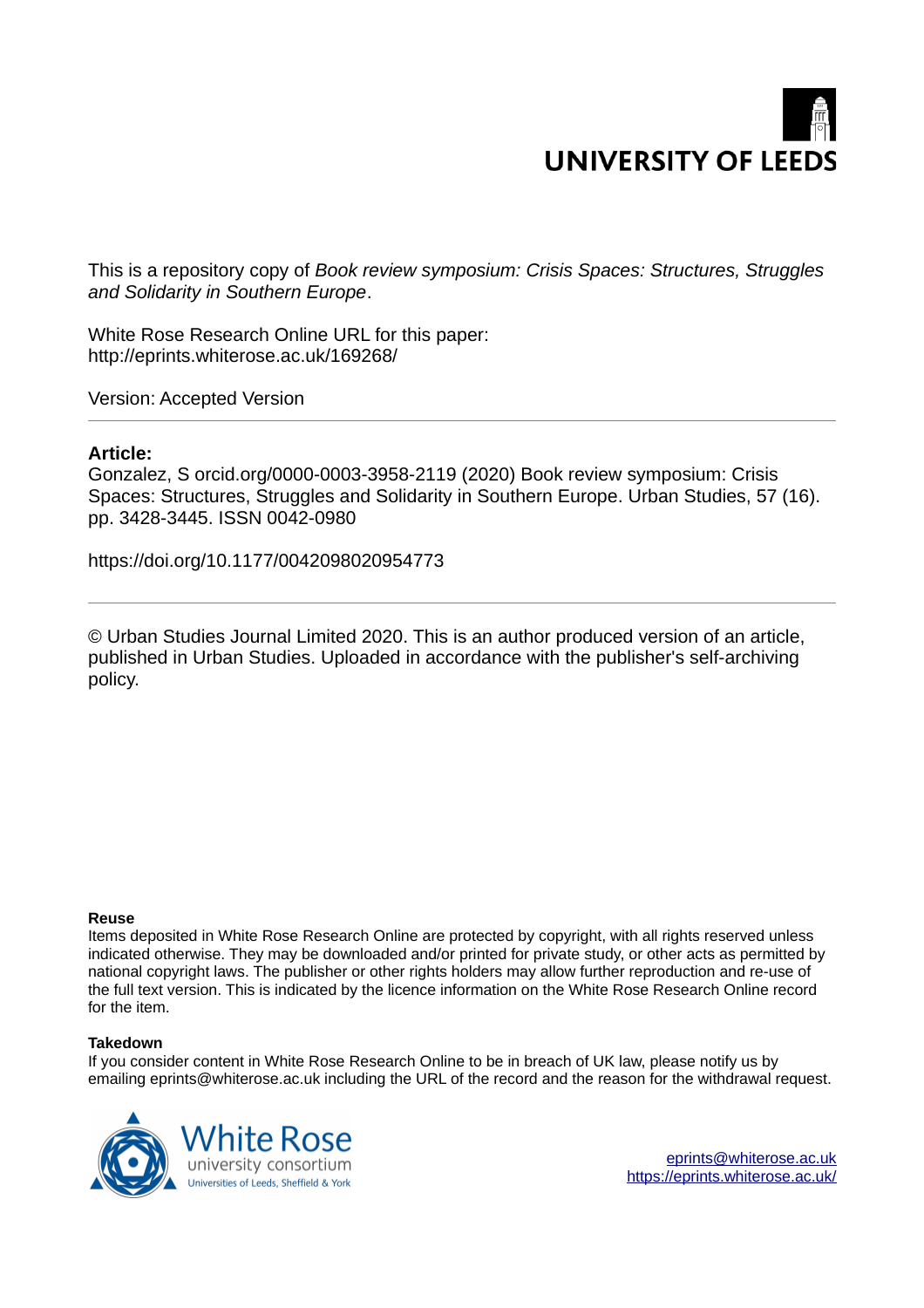Review of Costis Hadjimichalis (2018) *Crisis spaces. Structures, struggles and solidarity in southern Europe* 

By Sara Gonzalez, School of Geography, University of Leeds. s.gonzalez@leeds.ac.uk

Costis Hadjimichalis' book is a magnificent work of craft. It combines the magic ingredients of a critical political economy analysis of the Eurozone and its uneven geographies, the unpacking of cultural representations of Southern European (SE) countries and the documenting of resistance and solidarity practices by citizens across SE. The result is a complex, yet very clear diagnosis of the injustices inbuilt in the EU elite project and the Eurozone which have led to the misery of millions of people across SE.

The book has a clear argument: that debt in the Southern European countries was not the cause of the crisis in those countries since 2008 but the result of a much more complex and long term process of uneven geographical development in Europe. Costis Hadjimichalis smashes the popular belief that the crisis of Spain, Greece, Portugal and Italy was due to lazy southerners that lived beyond their means.

The book has distinct parts. In Chapters 2 and 3 Hadjimichalis develops his main hypothesis that uneven development is at the root of the Eurozone crisis and the subsequent harsh austerity regime in SE countries. To me this was the best part of the book and where I learned the most. In particular I was interested in the very geographically situated construction of the Eurozone and the Euro single currency. In particular, Hadjimichalis shows how the flat geography of a single currency was superimposed upon a deeply and long divided uneven economic geography. What is more, this was done without any kind of political and democratic project to oversee it. The analysis is particularly illustrative in how the Eurozone was designed to suit the particular political economy of the German model and the German version of neoliberalism: Ordoliberalism which emphasises the state's intervention to guarantee competition and the role of an independent central bank concerned with monetary stability and low inflation. These neoliberal ideas became embedded too in the 1992 Maastricht treaty which prioritised fiscal stability by policing and disciplining countries going over the limit of budget deficit to 3% of GDP and without the ECB being able to rescue regional or national economies getting in trouble. Austerity policies therefore were implemented by European member states. Spain, for example, under the labour government of Felipe Gonzalez from 1982 to 1996 oversaw cuts to social welfare and privatisations of many state and public entities. It also meant the dismantling of the heavy manufacturing sector, the so-called "industrial reconversion", which was concentrated in Asturias, Basque Country and Valencia. I can just about remember the workers occupying major roads in Bilbao in protest of these radical measures. In the same place where it now lies the famous Guggenheim museum the workers of a threatened shipyard took to block the bridge connecting the two sides of the city.

Hadjimichalis shows clearly how in the construction of the EU institutional scaffolding, the variegated nature of the economic realities of Europe was not taken into account which entrenched regional disparities. In particular the book signals several characteristics of the SE economies: the prominence of small size enterprises with low technology and difficulties in adapting to changes, the importance of the informal sector with associated problems of precarity, the particular role of the extended family as a cornerstone of social reproduction and the prominence of tourism and construction sectors which are characterised by temporal and seasonal employment. In addition the SE economies entered the European integration process as trader partners with Central and North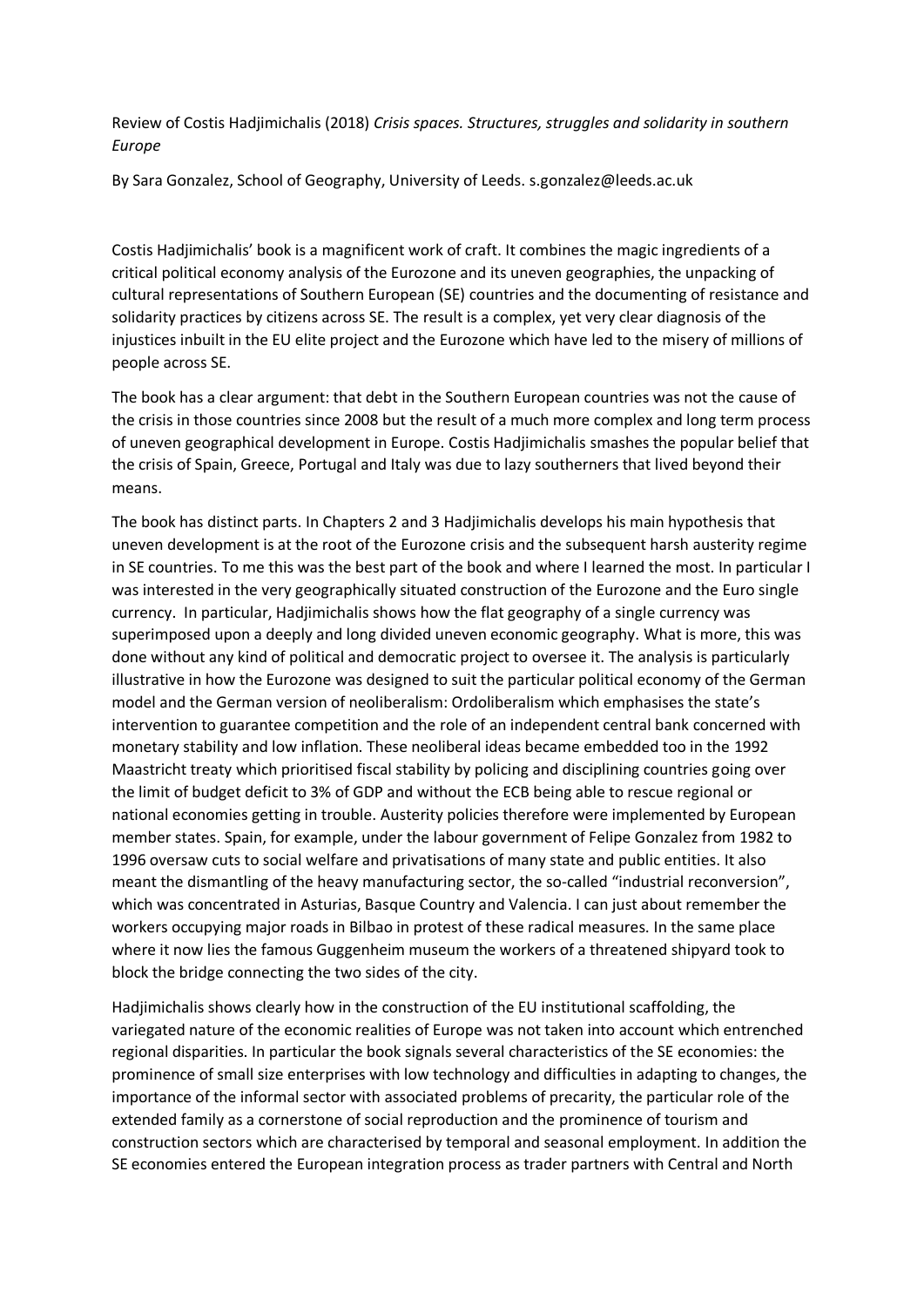European economies but with globalisation and the expansion of EU towards the East, SE economies lost their competitiveness. Hadjimicahlis' analysis shows how the processes of European integration, globalisation and de-localisation and the advance of neoliberal policies had a very different impact on these kind of economies vis s vis the German model.

The intricate analysis developed in chapters 2 and 3 is complemented by an examination of the cultural representations of the SE countries by the media and European elites. Inspired by Gramsci, Hadjimichalis sub-titles this chapter the "Southern question". Although the SE countries are all different and have very significant regional differences, Hadjimichalis traces the construction of totalising stereotypes and regional imaginaries prior to the Troika intervention. The images of SE people as lazy, living beyond their means, wasting money and living off the state were useful in dampening any potential resistance to these interventions; "othering" people in SE as different from "us" in the Centre and North of Europe impeded interclass solidarities between ordinary people in different parts of Europe.

Chapter 5 develops a theme that runs through the book: the role of academics and academic concepts in perpetuating and even fuelling this unjust uneven geographical development. Hadjimichalis explains how many mainstream academics and policy makers have not paid enough attention to the complex particularities of SE economies. For example, he stresses the infatuation by many academics, many of whom might consider themselves as progressive, with the industrial districts of the so called Third Italy with highly networked small sized firms that were able to react and be flexible in the context of the crisis of Fordism while other heavily industrialised regions across the SE collapsed. However the emphasis on this "superstar" case studies has neglected what Hadjimichalis calls the more ordinary places in SE characterised by informality and pluri-activity for example between small scale agriculture and the construction sector. Hadjimichalis shows how lessons derived from the "superstar" regions have become institutionalised into EU regional policy. The emphasis has moved from redistribution policies and regional development to a "growth first" approach where all cities and regions are in a level playing field and have to just create the right business environment to attract investments.

Chapter 6 smashed the myth of the lazy and passive southerner and present a rich picture of the multitude of initiatives across SE resisting the effects of the austerity and self-organising into solidarity initiatives. What was particularly insightful in this chapter was Hadjimichalis' exercise to categorise these movements and show the path dependencies with previous ones as well as the innovations. The book notes that most academic research has however focused on the newness of the square movements and brushes aside the fact that in many cases the mobilisations were led by the unions.

All in all I found the book a pleasure to read. Very esteemed colleagues in a separate book review symposium published in *European urban and regional Studies* have pointed at some ways in which Hadjimichalis might have been able to refine his analysis and his response suggests that he would be up for taking up some of these challenges in future work. Given his openness I would like to humbly add to this wish list. The analysis of the solidarity and resistance practices was a key element in this book but I am a bit disappointed that it was dealt with separately from the uneven development analysis. A great analytical achievement, in my view, would be to relate in a dynamic way the long and intricate uneven development of Europe with the resistance and grassroots initiatives. Taking a cue from the autonomist traditions, this research would be extremely interesting to understand how capital in Europe has shifted, adapted and changed in reaction to workers' and citizens' organisation against injustices and exploitation and how this dynamic has affected uneven geographical development.